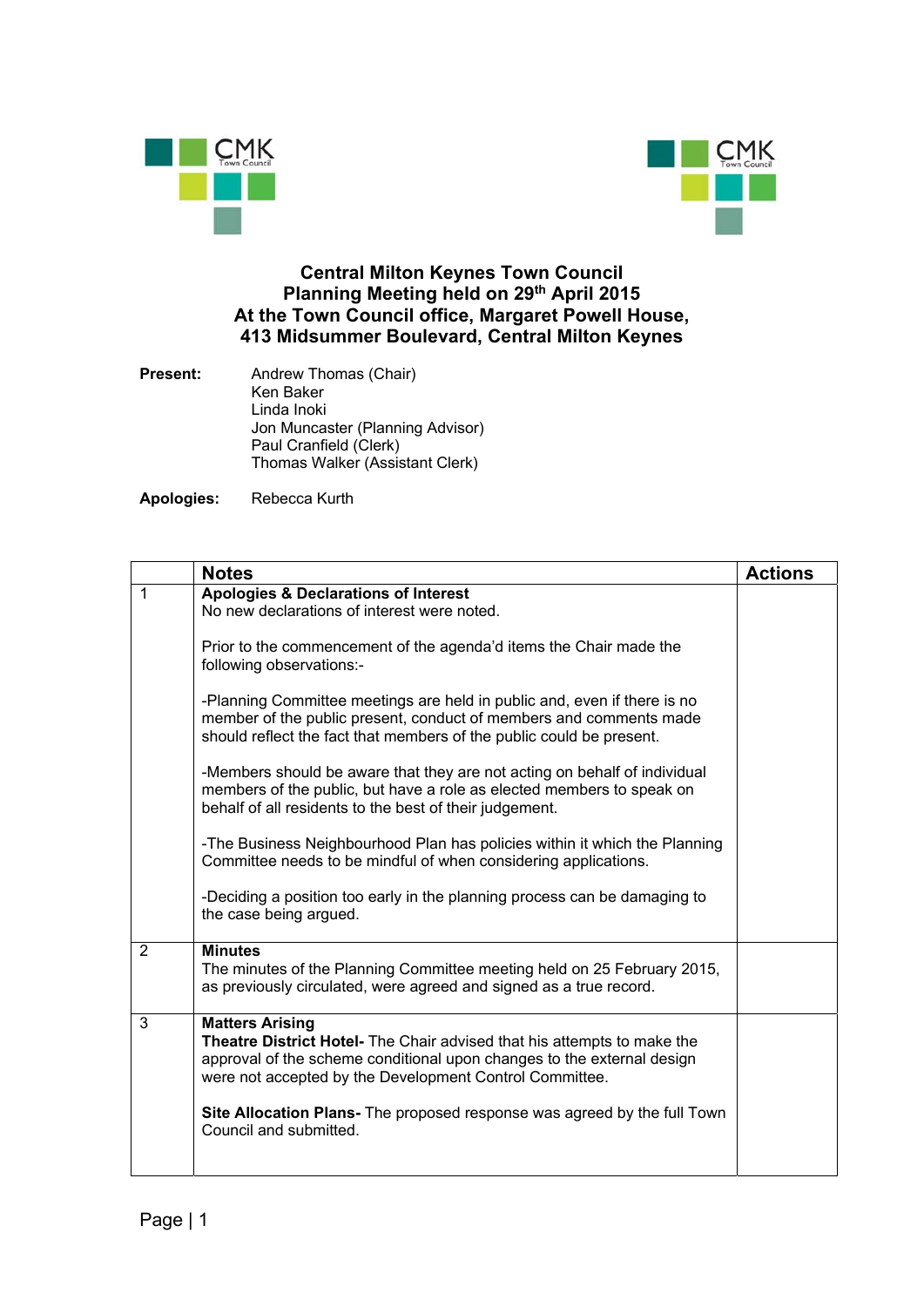| $\overline{4}$ | List of Planning applications for the last 28 days                                                                                                                                                                                                                                                                                                                                                                                                                                                                               |           |
|----------------|----------------------------------------------------------------------------------------------------------------------------------------------------------------------------------------------------------------------------------------------------------------------------------------------------------------------------------------------------------------------------------------------------------------------------------------------------------------------------------------------------------------------------------|-----------|
|                | The paper, as previously circulated, was noted.                                                                                                                                                                                                                                                                                                                                                                                                                                                                                  |           |
|                | The Planning Advisor provided an outline of his enquiries on the 'minor'<br>applications featured, which are not subject to individual scrutiny. A paper<br>outlining his opinion on each application was noted.                                                                                                                                                                                                                                                                                                                 |           |
|                | The following comments were made:-                                                                                                                                                                                                                                                                                                                                                                                                                                                                                               |           |
|                | 15/00675/ADV<br>Support<br>15/00607/FUL<br>Concerns were expressed with this application with regard<br>to the design features of the proposed scheme. The design was viewed as<br>being retrograde and detrimental to the appearance of the building as it<br>currently exists. The apparent use of rendering to the building was not felt to<br>adhere to current CMK Development Framework SPD guidance on material<br>use. The Clerk to circulate a form of words prior to submission of an<br>objection to the application. | PC        |
|                | 15/00648/ADV Support<br>15/00724/FUL No objection<br>15/00808/ADV &15/00807/FUL There was a lack of clarity in the drawings<br>how the frontages are to be re-sized. The Chair offered to contact Simon<br>Peart to arrange a meeting with himself and the Planning Advisor to discuss<br>further.                                                                                                                                                                                                                               | <b>AT</b> |
|                | 15/00862/FUL No external amendments to the building. However, the<br>Planning Committee wished to record its concern at the number of office<br>units being converted to residential across the parish.                                                                                                                                                                                                                                                                                                                          |           |
|                | 15/00678/LBC & 15/00677/FUL Noted                                                                                                                                                                                                                                                                                                                                                                                                                                                                                                |           |
|                | 15/00612/FUL The manner in which the vertical ducting for the condenser<br>unit sits on the outside of the column was a cause of concern. The Planning<br>Advisor to draft a form of words for an objection to this on design grounds.                                                                                                                                                                                                                                                                                           | <b>JM</b> |
| 5              | Application 15/00874- Hotel for Leisure Plaza<br>The paper, as previously circulated, was noted.                                                                                                                                                                                                                                                                                                                                                                                                                                 |           |
|                | The application was noted and the Planning Committee agreed that, whilst it<br>would not wish to support the application, it would not seek to object.                                                                                                                                                                                                                                                                                                                                                                           |           |
| 6              | Intu Plans- Meeting with MKCouncil Officers<br>The paper, as previously circulated, was noted.                                                                                                                                                                                                                                                                                                                                                                                                                                   |           |
|                | The invitation to speak with Officers with regard to the pending Intu<br>application was welcomed. It was agreed that the meeting should take place<br>at 10.30 on Friday 8 May, at the Town Council's office.                                                                                                                                                                                                                                                                                                                   |           |
|                | The Clerk to confirm.                                                                                                                                                                                                                                                                                                                                                                                                                                                                                                            | PC        |
|                | The Chair commented that it was his view that if the application was dealt<br>with on a planning basis only this would result in the reasons to refuse the<br>application being weaker than if the transport corridor aspect of the<br>application is considered first. MKCouncil could consider the corridor,<br>deciding to agree to change it, leave it at the current agreed width or remove<br>the restriction entirely.                                                                                                    |           |
|                | If it becomes apparent from the meeting that the intention is that the<br>application will be addressed on planning grounds it was agreed in principle<br>that the Chair of the Planning Committee will draft a letter to the Chief                                                                                                                                                                                                                                                                                              |           |